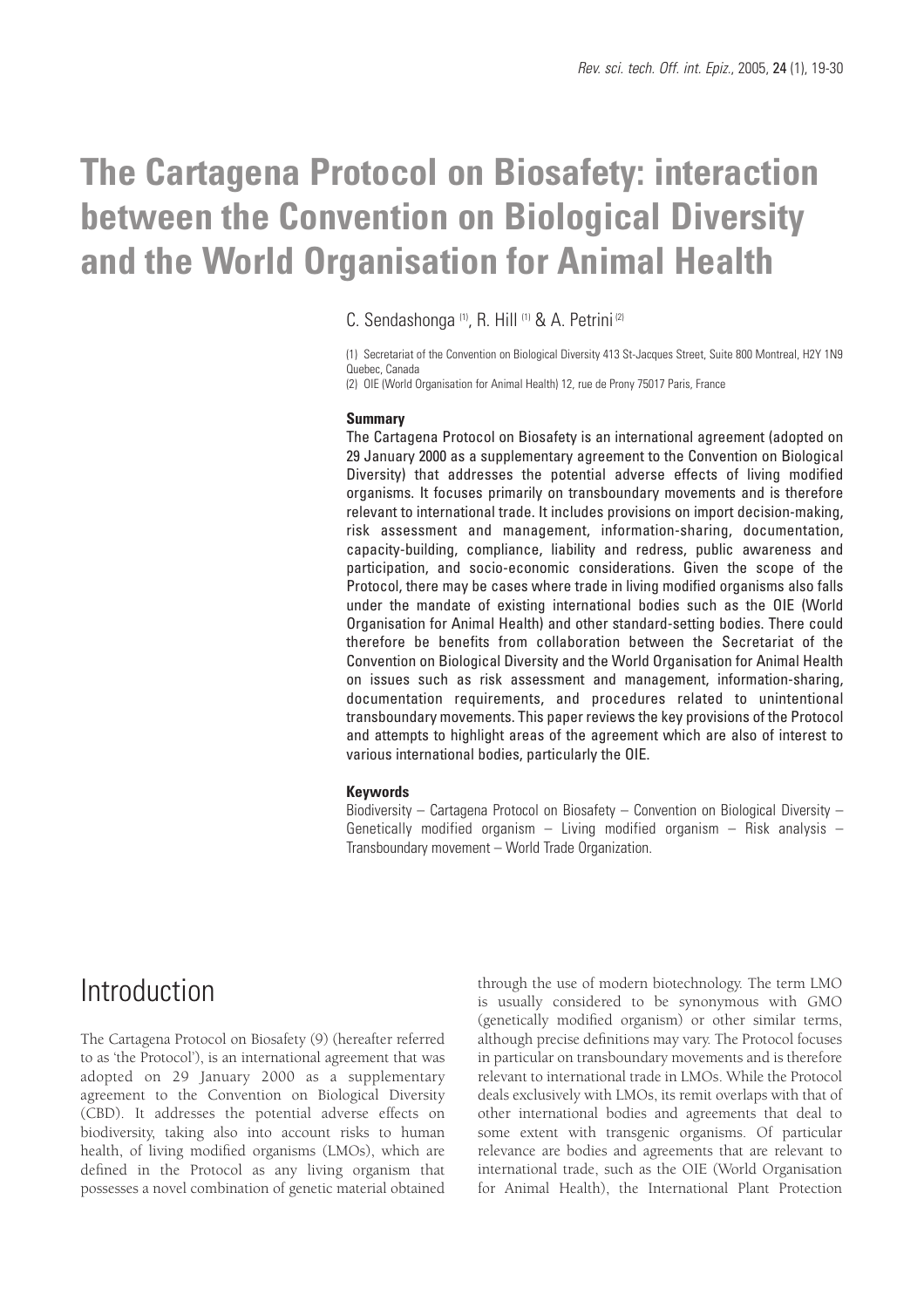Convention (IPPC) and the Codex Alimentarius Commission (Codex). If the Protocol is to be implemented effectively, it will be important for all countries that have ratified it (hereafter referred to as 'the Parties') to take into account the work done by these organisations on the particular issues for which they have specific responsibility. To that end, this paper reviews the key provisions of the Protocol and attempts to highlight areas of the agreement which are also of interest to various international bodies, particularly the OIE. Opportunities for collaboration between the OIE and the Protocol are identified.

### **Background**

The origin of the Cartagena Protocol dates back to the 1992 United Nations Conference on Environment and Development, held in Rio de Janeiro. At that meeting, more than 178 governments adopted Agenda 21, which was a comprehensive action plan for dealing with ways in which human activities affect the environment; it included a chapter on 'environmentally sound management of biotechnology'. At the same meeting, the CBD was opened for signing. The three principal objectives of this Convention are as follows:

- the conservation of biodiversity
- the sustainable use of its components

– the fair and equitable sharing of the benefits arising out of the utilisation of genetic resources.

One of the issues addressed by the CBD is biosafety, i.e. the need to protect human health and the environment from the potential adverse effects of the products of modern biotechnology. At the same time, biotechnology is recognised as having great potential for the promotion of human well-being and for the sound management of the environment. The CBD clearly recognises these twin aspects of biotechnology and includes provisions for both the promotion of biotechnology and the development of procedures to ensure its safety, for example:

– Article 16, paragraph 1, and article 19, paragraphs 1 and 2, call for access to and transfer of technologies, including biotechnology, that are relevant to the conservation and sustainable use of biological diversity

– Articles 8 (g) and 19, paragraph 3, seek to ensure the development of appropriate procedures to enhance the safety of biotechnology in the context of the overall goal of the Convention, i.e. to reduce all potential threats to the conservation and sustainable use of biological diversity, including risks to human health.

Article 8 (g) stipulates measures that Parties should take at national level, while Article 19, paragraph 3, provides for the development of a legally binding international instrument to address the issue of biosafety in the context of the objectives of the CBD, as follows:

'Parties shall consider the need for and modalities of a protocol setting out appropriate procedures, including, in particular, advance informed agreement, in the field of the safe transfer, handling and use of any living modified organism resulting from biotechnology that may have an adverse effect on the conservation and sustainable use of biological diversity.' (The full text of the Protocol can be found at http://www.biodiv.org/biosafety/protocol.asp.)

The highest decision-making body of the CBD, the Conference of the Parties (COP), subsequently decided to develop a biosafety protocol, and established the Openended Ad Hoc Working Group on Biosafety for this purpose, which met six times between 1996 and 1999. The key issues and dynamics of the negotiations are reviewed in detail elsewhere (1, 3, 10). The protocol was adopted by an Extraordinary meeting of the COP which began in Cartagena, Colombia, in February 1999 and concluded in Montreal in January 2000. The objective of this protocol, which became known as the Cartagena Protocol on Biosafety to the Convention on Biological Diversity, is stated in Article 1 as follows:

'In accordance with the precautionary approach contained in Principle 15 of the Rio Declaration on Environment and Development, the objective of this Protocol is to contribute to ensuring an adequate level of protection in the field of the safe transfer, handling and use of living modified organisms resulting from modern biotechnology that may have adverse effects on the conservation and sustainable use of biological diversity, taking also into account risks to human health, and specifically focusing on transboundary movements.'

The scope of the Protocol is described in Article 4, and highlights this focus on transboundary movements:

'This Protocol shall apply to the transboundary movement, transit, handling and use of all living modified organisms that may have adverse effects on the conservation and sustainable use of biological diversity, taking also into account risks to human health.'

The Protocol came into force in September 2003, and already has more than 100 Parties (11).

### Key provisions of the Protocol

The Protocol contains a number of operational provisions, but this section reviews the key provisions, and, where appropriate, the relevant work of the governing body of the Protocol, which is known as the Conference of the Parties serving as the meeting of the Parties to the Protocol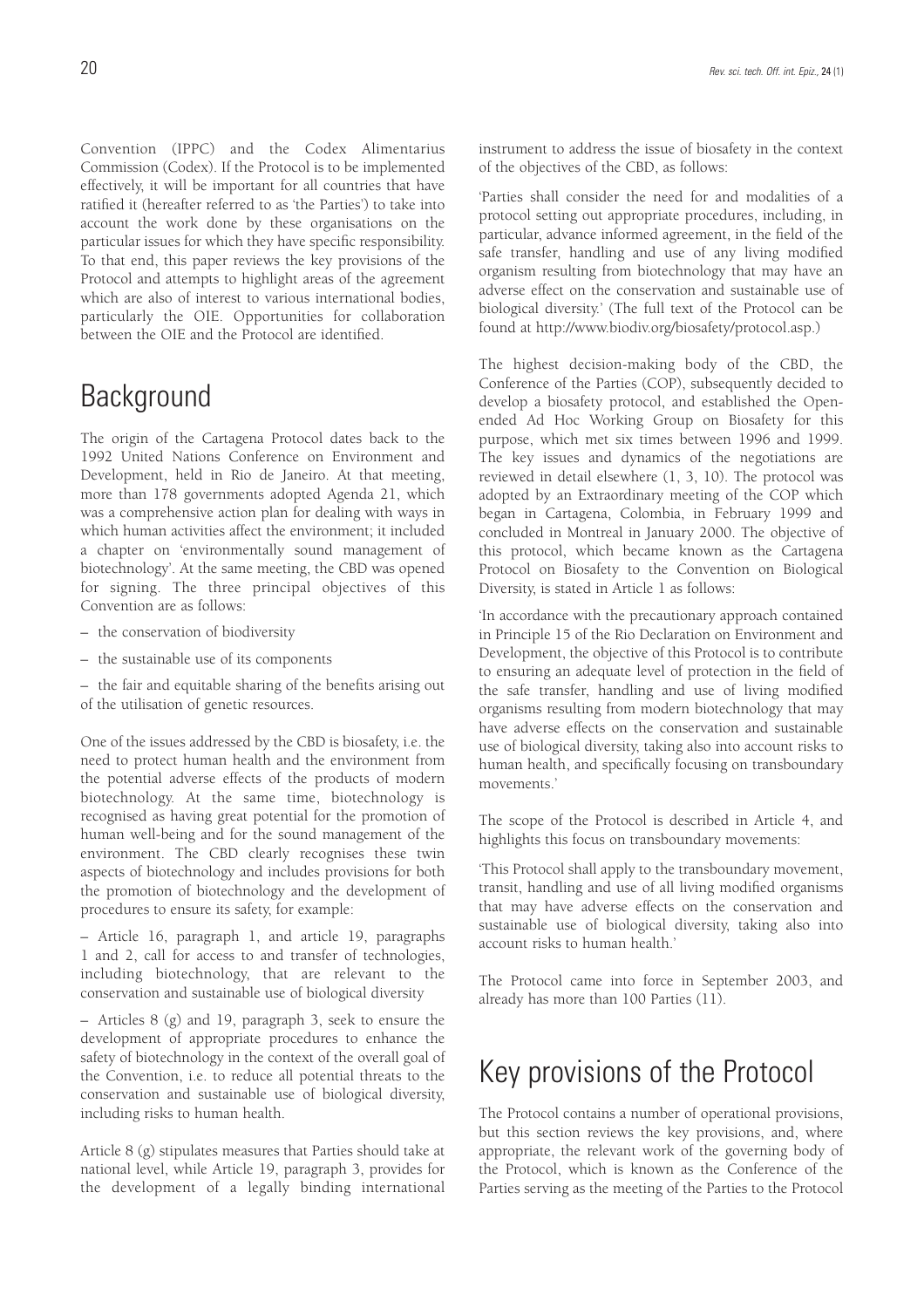(COP-MOP). The COP-MOP held its first meeting (COP-MOP-1) in February 2004 in Malaysia to establish the procedural and administrative basis of the Protocol, and to put in place the necessary operational tools to support and monitor its implementation. The second meeting of the COP-MOP (COP-MOP-2) is scheduled to take place in June 2005. This section concentrates on those provisions of the Protocol, and the decisions adopted by COP-MOP-1, which are of greatest potential relevance to the work of bodies such as the OIE.

#### **Decision-making procedures for the import of living modified organisms (Articles 7 to 14)**

The Protocol describes decision-making procedures for the import of LMOs. The central feature in this regard is the Advance Informed Agreement (AIA) procedure, which applies to LMOs that are destined for release into the environment (e.g. crops for planting). The Protocol contains the following procedures that apply prior to the first intentional transboundary movement of an LMO for intentional introduction into the environment:

– the Party of export, or the exporter, must notify the Party of import

– the Party of import must acknowledge receipt of that notification

– the Party of import may then decide whether or not the import will be approved.

Parties may choose, or the COP-MOP may decide, to exempt certain LMOs or categories of LMOs from the AIA procedure (see Articles 13.1 and 7.4 respectively).

The AIA procedure of the Protocol does not apply to certain categories of LMOs, although Parties have the right to regulate the importation on the basis of domestic legislation. These categories include:

- LMOs in transit (Article 6)
- LMOs destined for contained use (Article 6)

– LMOs intended for direct use as food or feed or for processing (Article 7.3).

For LMOs intended for direct use as food or feed or for processing (LMO-FFPs), a simplified procedure is described in Article 11, which does not require AIA. Under this procedure, a Party must inform other Parties through the Biosafety Clearing-House (the BCH, which is described in a later section), within 15 days, of its decision regarding the domestic use of LMO-FFPs that may be subject to transboundary movement.

Decisions by any potential Party of import on whether or not to accept the import of LMO-FFPs are taken under its domestic regulatory framework, as long as it is consistent with the objective of the Protocol. A developing country Party or a Party with an economy in transition may, in the absence of a domestic regulatory framework, declare through the BCH that its decisions on the first import of an LMO-FFP will be taken in accordance with risk assessment as set out in the Protocol and within a specified timeframe. The key aspect of the procedure for LMO-FFPs is that as

In the case of both LMOs for intentional introduction into the environment and LMO-FFPs, there is language in the Protocol that reflects the concept of precaution in decisionmaking. Specifically, Articles 10.6 and 11.8 state that lack of scientific certainty regarding the extent of the potential adverse effects of an LMO shall not prevent a Party from taking a decision in order to avoid or minimise such effects.

there is no requirement for AIA, Parties must proactively

#### **Risk assessment (Article 15)**

take decisions to regulate import.

A Party of import makes its decisions on the import of LMOs for intentional introduction into the environment in accordance with scientifically sound risk assessments (Article 15). The Protocol includes an Annex (Annex III) which sets out principles and methodologies on how to conduct a risk assessment. The key principles are as follows:

– risk assessment should be carried out in a scientifically sound and transparent manner

– lack of scientific knowledge or scientific consensus should not necessarily be interpreted as indicating a particular level of risk, an absence of risk, or an acceptable risk

– risks should be considered in the context of risks posed by the non-modified recipients or parental organisms

– risks should be assessed on a case-by-base basis.

The generic methodology of risk assessment described in Annex III of the Protocol begins with the identification of a potential hazard (e.g. a particular LMO trait). Risks are assessed by a combined evaluation of the likelihood of adverse effects and the consequences should those effects be realised. The principles and methodology for risk assessment that are contained in the Protocol are similar to those of conventional risk assessment frameworks (2).

#### **Risk management (Article 16)**

Risk management is also an integral part of the Protocol. Parties are required to do the following:

– adopt measures and strategies for preventing adverse effects and for managing and controlling the risks identified by risk assessments (Articles 16.1 and 16.2)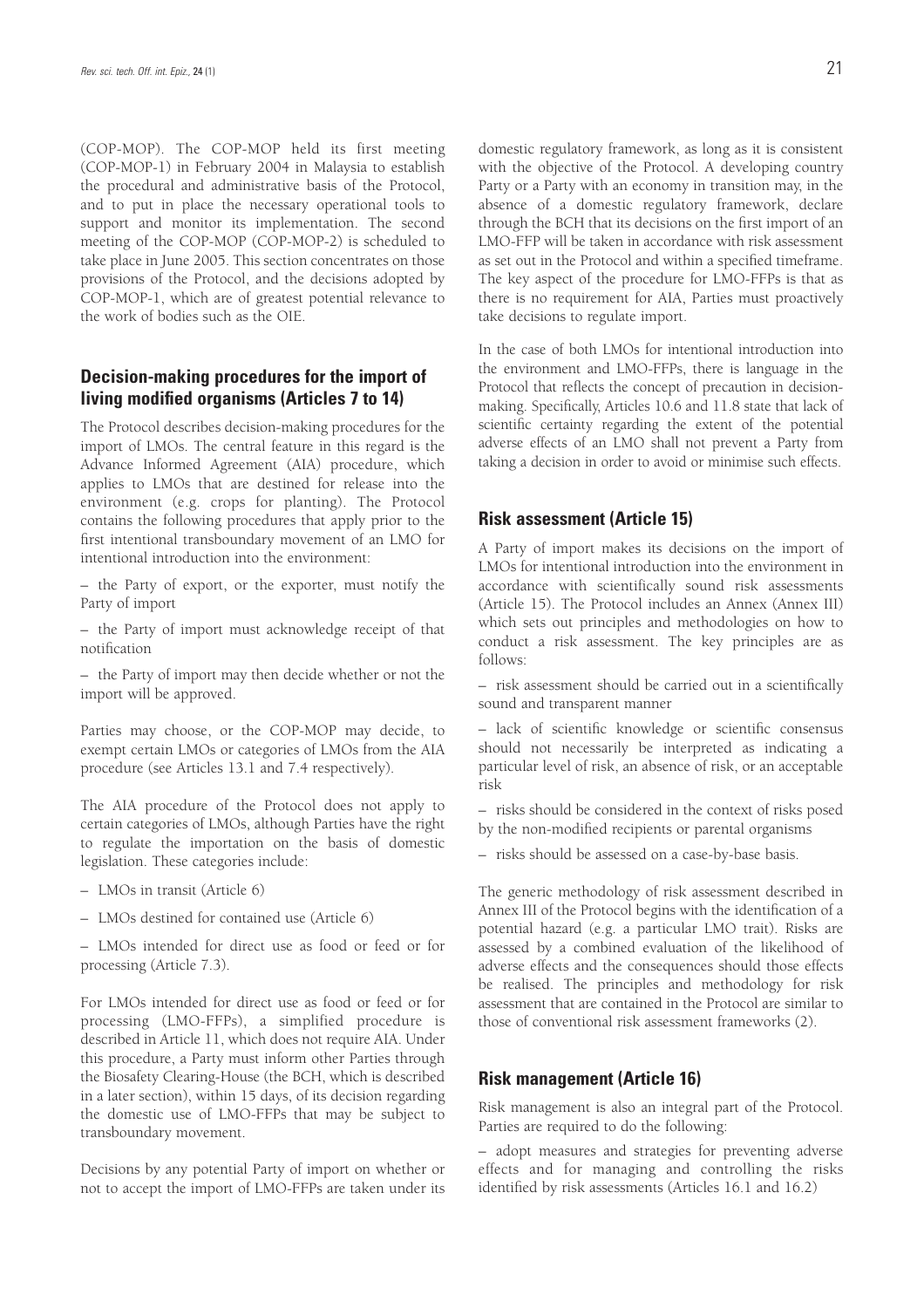– take measures to prevent unintentional transboundary movements (Article 16.3)

– ensure that LMOs undergo appropriate periods of observation prior to use (Article 16.4)

– cooperate in identifying LMOs or traits that may pose risks to biodiversity and take appropriate management measures (Article 16.5).

Parties are also required to take the necessary steps in the event of the accidental release of LMOs (Article 17).

In addition to Articles 16.1 and 16.2 described above, the risk assessment methodology described in Annex III also refers to the identification of management strategies for addressing risks. In this way, risk assessment and risk management are interrelated, because the results of the risk assessment depend in part on the risk management options that are considered.

#### **Information-sharing and the Biosafety Clearing-House (Article 20)**

The Protocol established the BCH in order to facilitate the exchange of scientific, technical, environmental and legal information on living modified organisms and to assist Parties to implement the Protocol. Parties are required to use the BCH to communicate to other Parties their contact information, regulatory frameworks, results of import decisions, results of risk assessments, occurrences of unintentional transboundary movements of LMOs, and several other types of information. In addition, there are many types of information in the BCH that are provided on a voluntary basis and that are useful to a wide range of users, not only Parties and other governments.

At its first meeting, the COP-MOP adopted the modalities of operation of the BCH. These modalities outline the role of the BCH, its characteristics, its administration, the role of the BCH national focal points (i.e. government representatives responsible for managing communication between the CBD Secretariat and their respective governments) modalities for technical oversight and advice, the obligations of partner organisations, reporting arrangements, and procedures for periodic review by the COP-MOP.

#### **Handling, transport, packaging and identification (Article 18)**

The Protocol requires Parties to take measures to ensure the safety of the handling, packaging and transportation of LMOs that are subject to transboundary movement. The Protocol's text specifies what information must be provided in documentation that should accompany transboundary shipments of LMOs. The details of these requirements vary according to the intended use of the LMOs. The Protocol also allows for possible future development of standards for handling, packaging, transport and identification of LMOs.

#### **Capacity-building (Article 22)**

The Protocol requires Parties to cooperate in the development and strengthening of human resources and institutional capacities in biosafety in order to promote the effective implementation of its provisions. In this regard, at their first meeting, the Parties adopted an action plan for capacity-building which defined appropriate roles for different entities. Importantly, databases outlining capacity-building needs and opportunities have been built and are contained in the BCH. In addition, the BCH contains a roster of experts on biosafety who can support the implementation of the Protocol by providing advice and other assistance as appropriate.

#### **Compliance (Article 34)**

As mandated by Article 34, COP-MOP-1 considered and approved procedures and mechanisms to help Parties comply with their obligations and to address cases of noncompliance. A compliance committee consisting of 15 members was established.

#### **Liability and redress (Article 27)**

The first meeting of the COP-MOP established a working group of legal and technical experts on liability and redress in the context of the Protocol. The task of this working group is to elaborate international rules and procedures regarding liability and redress for damage resulting from transboundary movements of LMOs. The group is expected to complete its work in 2007.

#### **Public awareness and participation (Article 23)**

Article 23 states that Parties should promote public awareness of the Protocol, both on their own and in cooperation with other States and international bodies, and that Parties should promote public participation in matters relating to the Protocol and ensure that the public has access to information on any LMOs that may be imported. In accordance with national laws and regulations, the public is to be consulted in the decisionmaking process regarding LMOs, made aware of the results of such decisions and informed about the means of public access to the Biosafety Clearing-House. The issue of public awareness and participation will be considered at COP-MOP-2 in June 2005.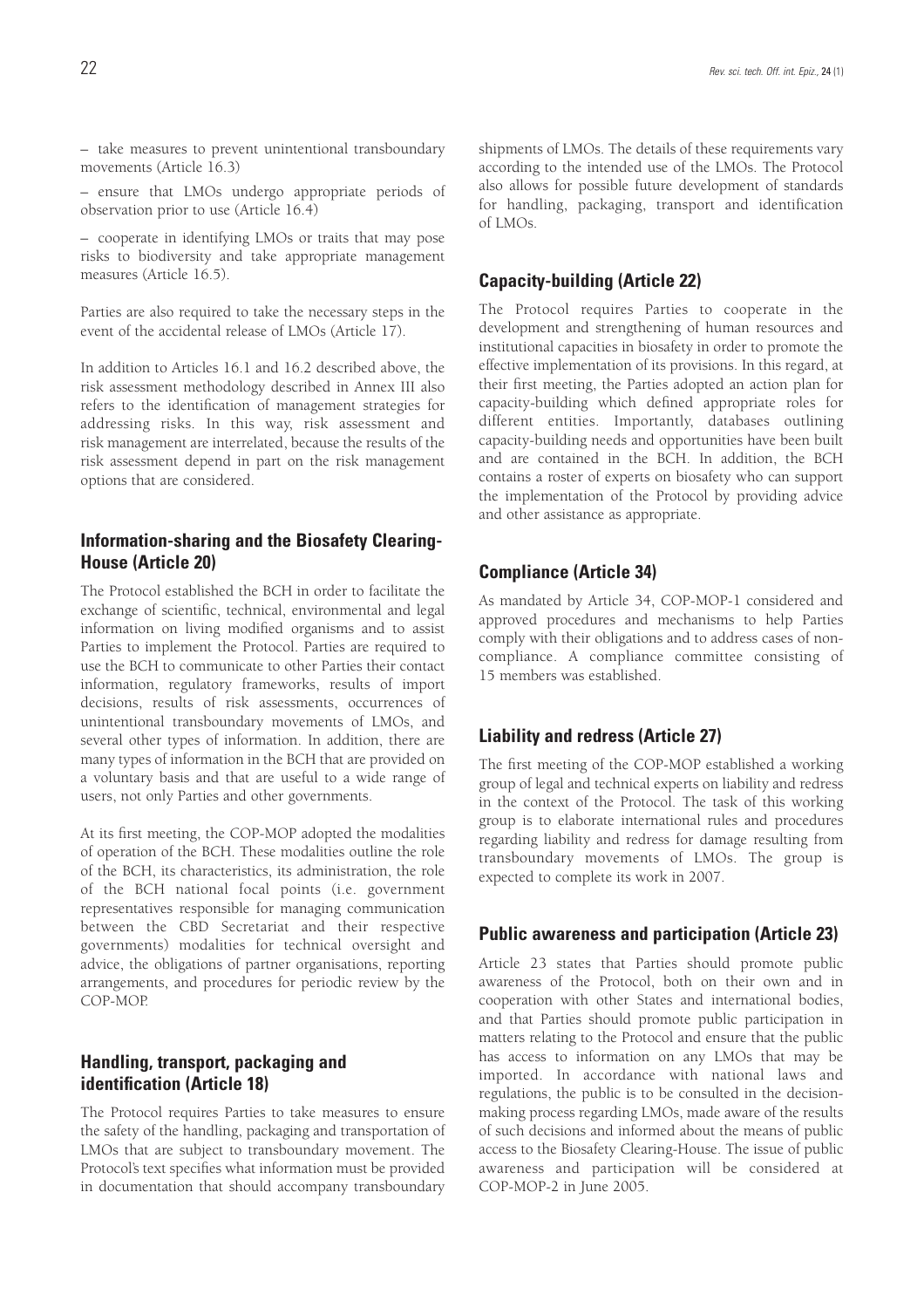#### **Socio-economic considerations (Article 26)**

The Protocol states that Parties may take into account socio-economic considerations, consistent with their international obligations, in reaching a decision on imports of LMOs. In addition, Parties are encouraged to cooperate on research and to exchange information on the socioeconomic impacts of LMOs. This aspect of cooperation will also be addressed by COP-MOP-2 in June 2005.

## Relevance of other international bodies to transboundary movements of living modified organisms

The Protocol focuses on transboundary movements; therefore any bodies and agreements that address international trade in LMOs are highly relevant to its implementation. Here, the authors focus on three which have been widely noted as particularly relevant:

- Codex
- the IPPC
- the OIE.

These three bodies are identified as competent standardsetting bodies under the World Trade Organization (WTO) Agreement on Sanitary and Phytosanitary Measures (the SPS Agreement). The SPS Agreement addresses the application of domestic measures for the protection of human health (via food safety), plant health, and animal health. Members of the WTO must provide justification for the application of domestic measures that affect trade, and are encouraged to base such measures on international standards. The role of standard-setting lies with appropriate standard-setting bodies and the OIE, the IPPC and Codex are specifically identified in the SPS Agreement as having responsibility for standard setting in animal health, plant health and food safety, respectively (4, 14). The SPS Agreement specifies in Article 5 that WTO members shall take measures based on the assessment of risks, taking into account risk assessment techniques developed by the relevant international organisations. For this reason, it is in the realm of risk assessment, which underlies domestic decision-making regarding the import and use of plants, animals, and foods, that there is a particular joint interest between the Protocol and these three bodies.

#### **Codex Alimentarius Commission**

The Codex Alimentarius Commission develops standards, guidelines and other texts with the aim of promoting consumer health and ensuring fair trade practices in the food trade. The work of Codex is relevant to the Protocol in the case of foods that meet the definition of an LMO. As previously mentioned, Article 3 of the Protocol defines an LMO as 'any living organism that possesses a novel combination of genetic material obtained through the use of modern biotechnology'. (A living organism is defined as 'any biological entity capable of transferring or replicating genetic material, including sterile organisms, viruses and viroids' and 'modern biotechnology' is defined as the application of *in vitro* nucleic acid techniques or the fusion of cells beyond the taxonomic family 'that overcome natural physiological reproductive or recombination barriers and that are not techniques used in traditional breeding and selection' [9].) Consequently, any foods which are produced from LMOs, but which are processed to an extent that they do not meet the definition of a living organism, would not be covered by the Protocol.

Several aspects of the work of Codex are relevant to the implementation of the Protocol. For example, the Codex Ad Hoc Intergovernmental Task Force on Foods Derived from Modern Biotechnology developed 'Principles for the risk analysis of foods derived from modern biotechnology', a document which was adopted by the Commission at its 26th session in July 2003. Other groups under Codex that do work relevant to the Protocol include the Committee on General Principles and the Committee on Methods of Analysis and Sampling.

#### **International Plant Protection Convention**

The IPPC aims to prevent and control the introduction and spread of any plants, animals or pathogenic agents which are injurious to plants. The IPPC is particularly relevant to the Protocol, given the potential direct or indirect effects of transgenic crops on non-transgenic varieties or other plants in natural or agricultural systems. The Interim Commission on Phytosanitary Measures (ICPM), the interim governing body of the IPPC, has recently adopted a standard entitled 'Pest risk analysis for quarantine pests including analysis of environmental risks and living modified organisms' (13). Given the areas of mutual interest, the CBD Secretariat and the Food and Agriculture Organization of the United Nations have signed a Memorandum of Cooperation regarding cooperation between the IPPC and the Protocol.

#### **World Organisation for Animal Health**

The World Organisation for Animal Health (OIE) is an intergovernmental organisation created by the International Agreement of 25 January 1924, which was signed by 28 countries. In May 2004, the OIE comprised 167 Member Countries.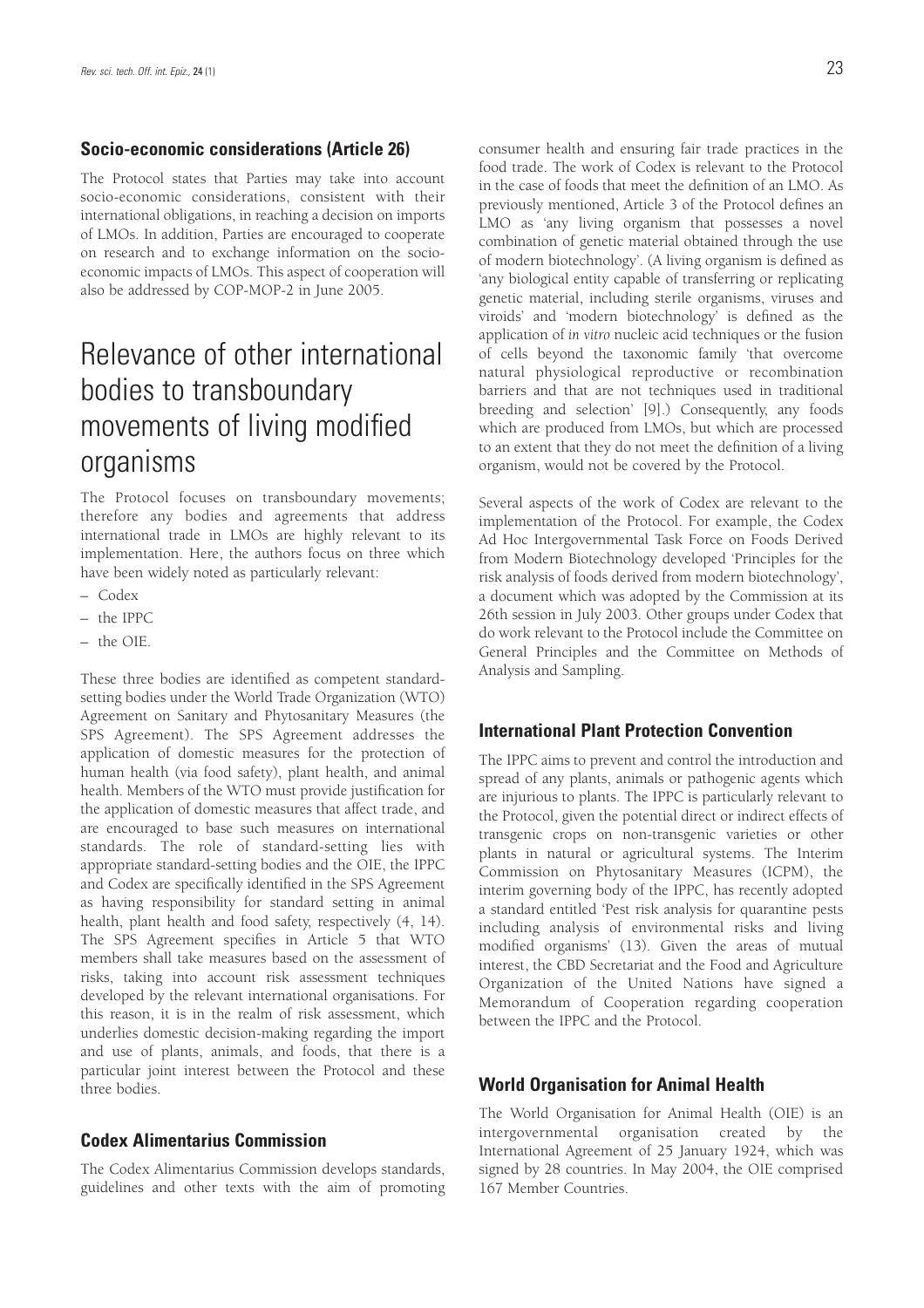The missions of the OIE are as follows:

*a)* Transparency in the animal disease situation worldwide: each Member Country is committed to reporting to the OIE on its health status regarding significant animal diseases and diseases transmissible to humans. The OIE then disseminates the information to all Member Countries to enable them to take appropriate action to protect themselves.

*b)* Collection, analysis and dissemination of veterinary information: using its network of internationally recognised scientists, the OIE collects, analyses and publishes the latest scientific information on significant animal diseases, including those transmissible to humans, especially regarding their prevention and control.

*c)* Strengthening of international coordination and cooperation in the control of animal diseases: the OIE provides technical expertise to Member Countries requesting assistance with animal disease control and eradication operations, particularly developing countries. It does this in coordination with other international organisations responsible for supporting and funding the eradication of animal diseases.

*d)* Promotion of the safety of world trade in animals and animal products: the OIE develops standards for use by Member Countries to protect themselves against disease incursions during trade in animals and animal products, while avoiding unjustified trade barriers. The WTO recognises OIE standards as international references in the fields of animal diseases and zoonoses.

*e)* Improving the legal framework and resources of national Veterinary Services: the Veterinary Services and laboratories of developing and transition countries are in urgent need of support to build the necessary infrastructure, resources and capacities that will enable them to benefit more fully from the WTO SPS Agreement and to provide a higher level of animal health and public health protection.

*f)* To improve the safety of food of animal origin and to promote animal welfare through a science-based approach: OIE Member Countries have decided to improve the safety of food of animal origin by improving coordination between the activities of the OIE and those of Codex. The standard-setting activities of the OIE in this field focus on eliminating hazards existing prior to the slaughter of animals or the primary processing of their products (meat, milk, eggs, etc.) that could be a source of risk for consumers.

In recognition of the close relationship between animal health and animal welfare, the OIE is developing, at the request of its Member Countries, standards on animal welfare.

## Potential for collaboration between the Cartagena Protocol on Biosafety and the World Organisation for Animal Health

This section identifies potential areas in which the Protocol and the OIE could collaborate. The principal areas of mutual interest are discussed, including:

- risk assessment and risk management
- information-sharing
- documentation and handling requirements

– unintentional transboundary movements and emergency measures.

#### **Risk assessment and risk management**

Building on the risk assessment and risk management provisions of the Protocol, COP-MOP-2 will consider risk issues, focusing particularly on the following areas:

– clarification of the issues involved

– development of guidance and a framework for a common approach in risk assessment and risk management

– cooperation in identifying LMOs or specific traits that may have adverse effects on the conservation and sustainable use of biodiversity, also taking into account risks to human health, and taking appropriate measures regarding the treatment of such LMOs or specific traits (Article 16, paragraph 5).

The OIE, IPPC and Codex use the term risk analysis to encompass risk assessment, risk management, and, in some cases, risk communication. Meanwhile, the Protocol refers to risk assessment and risk management, but does not refer to risk communication and does not use the overarching term of risk analysis. Regardless of terminology, it is important to note that these are areas of mutual interest.

The OIE emphasises the importance of using risk analysis in assessing risks and developing effective risk management strategies that do not create unnecessary trade barriers. The importation of animals and animal products always involves a degree of disease risk to the importing country, due to one or several diseases or infections (7, 8). Within the mandates of the OIE, the principal aim of import risk analysis is to provide importing countries with an objective and defensible method of assessing the disease risks associated with the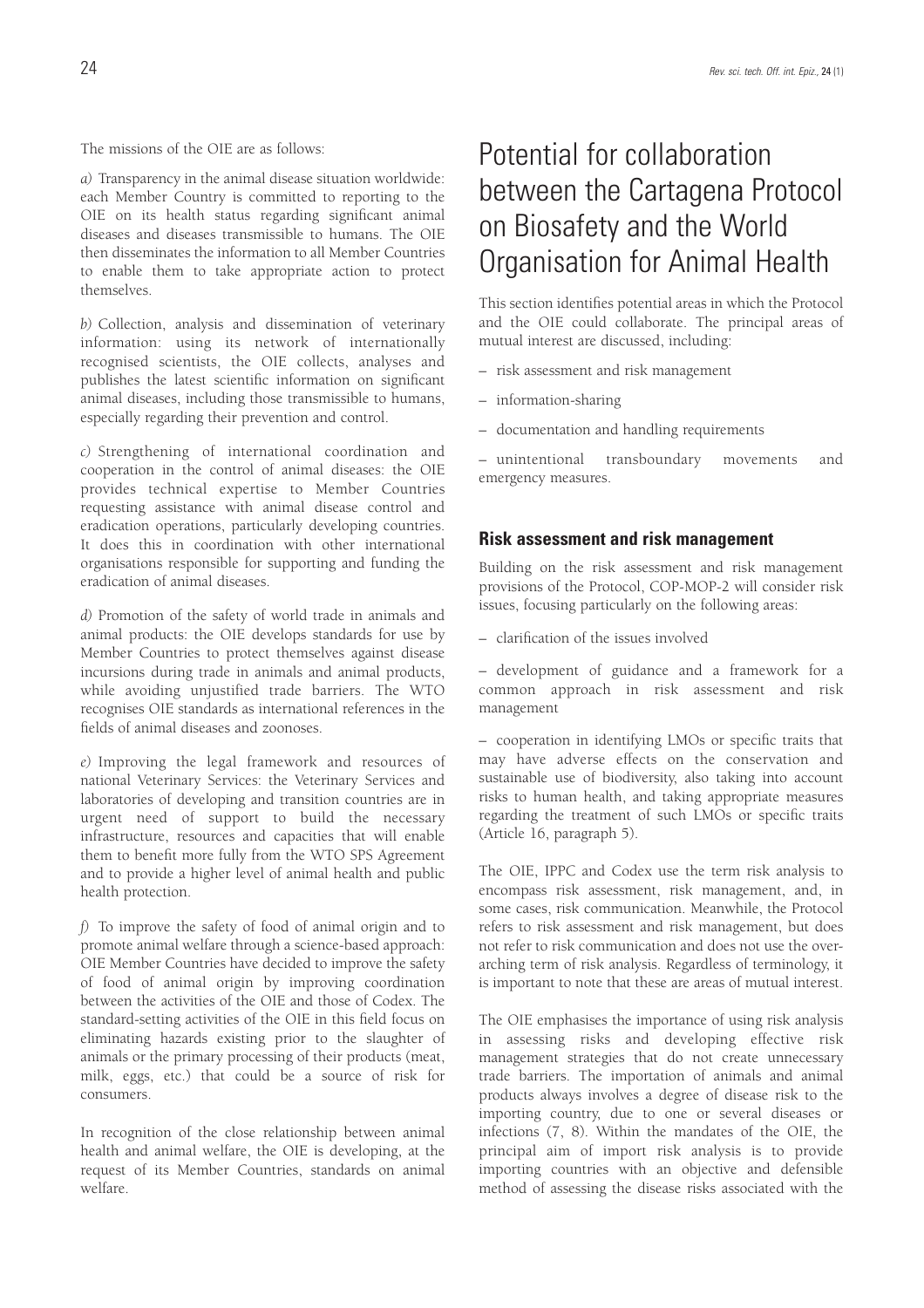importation of animals, animal products, animal genetic material, feedstuffs, biological products and pathological material.

The chapter on risk analysis in the *Terrestrial Animal Health Code* (5) alludes to the role of the OIE with respect to the WTO SPS Agreement. It provides definitions and describes the OIE in-house procedure for the settlement of disputes. It also provides guidelines and principles for conducting transparent, objective and defensible risk analyses for international trade. The components of risk analysis described in the chapter are hazard identification, risk assessment, risk management and risk communication (Fig. 1).

The process of import risk analysis should include an assessment of the exporting country which considers the following factors:

– the results of an evaluation of their Veterinary Services

– the various subpopulations of animals of differing health status that have been defined within that country

– the surveillance systems in place for monitoring animal health.

The OIE is recognised under the WTO SPS Agreement as the relevant international organisation responsible for the development and promotion of international animal health standards, guidelines, and recommendations affecting trade in live animals and animal products. The SPS Agreement requires that WTO Members base their sanitary measures on international standards, guidelines and recommendations, where they exist, unless an alternative approach can be justified. Members may choose to adopt a higher level of protection than that provided by international texts if there is a scientific justification or if the level of protection provided by the relevant international texts is considered to be inappropriate. In such circumstances, Members are subject to obligations relating to risk assessment and to a consistent approach to risk management.

The SPS Agreement encourages Governments to make wider use of risk analysis and to undertake assessments as appropriate to the circumstances of the actual risk involved.



**Fig. 1 The four components of risk analysis**

Issues of risk management/risk assessment in which the Protocol and the OIE have a mutual interest include:

– the harmonisation of methodologies or approaches, as appropriate

– the consideration of risks in comparison to non-LMO counterparts.

For the immediate future, there are several opportunities for cross-collaboration in relation to risk assessment and risk management. The considerable expertise of the OIE in the assessment and management of animal health risks means that they could provide valuable input to the deliberations of the COP-MOP on the risk assessment and risk management of LMOs. The OIE and other relevant experts could make contributions to meetings of the COP-MOP and to pre-sessional documentation for those meetings where views have been invited from relevant organisations, beginning with the second meeting of the COP-MOP, which is scheduled for 30 May to 3 June 2005. The first meeting of the COP-MOP invited international organisations to submit to the CBD Secretariat any existing guidance materials related to risk assessment and risk management, in advance of consideration of the issue by COP-MOP-2.

#### **Information sharing**

As described earlier, the BCH plays a key role in the provision and exchange of information in support of the implementation of the Protocol. The information that is housed in the BCH includes the following:

– national legislation, regulations and guidelines applicable to decisions on imports of LMOs

– relevant bilateral, multilateral and regional agreements and arrangements

– contact details for competent national authorities and emergency contacts

- decisions regarding the import or release of LMOs
- decisions regarding the domestic use of LMO-FFPs

– occurrences of unintentional or illegal transboundary movements

- summaries of risk assessments or environmental reviews
- capacity-building projects

– capacity-building opportunities for, and expressed needs of, developing country Parties

– a roster of experts on biosafety.

The first meeting of COP-MOP invited relevant international organisations to offer their cooperation as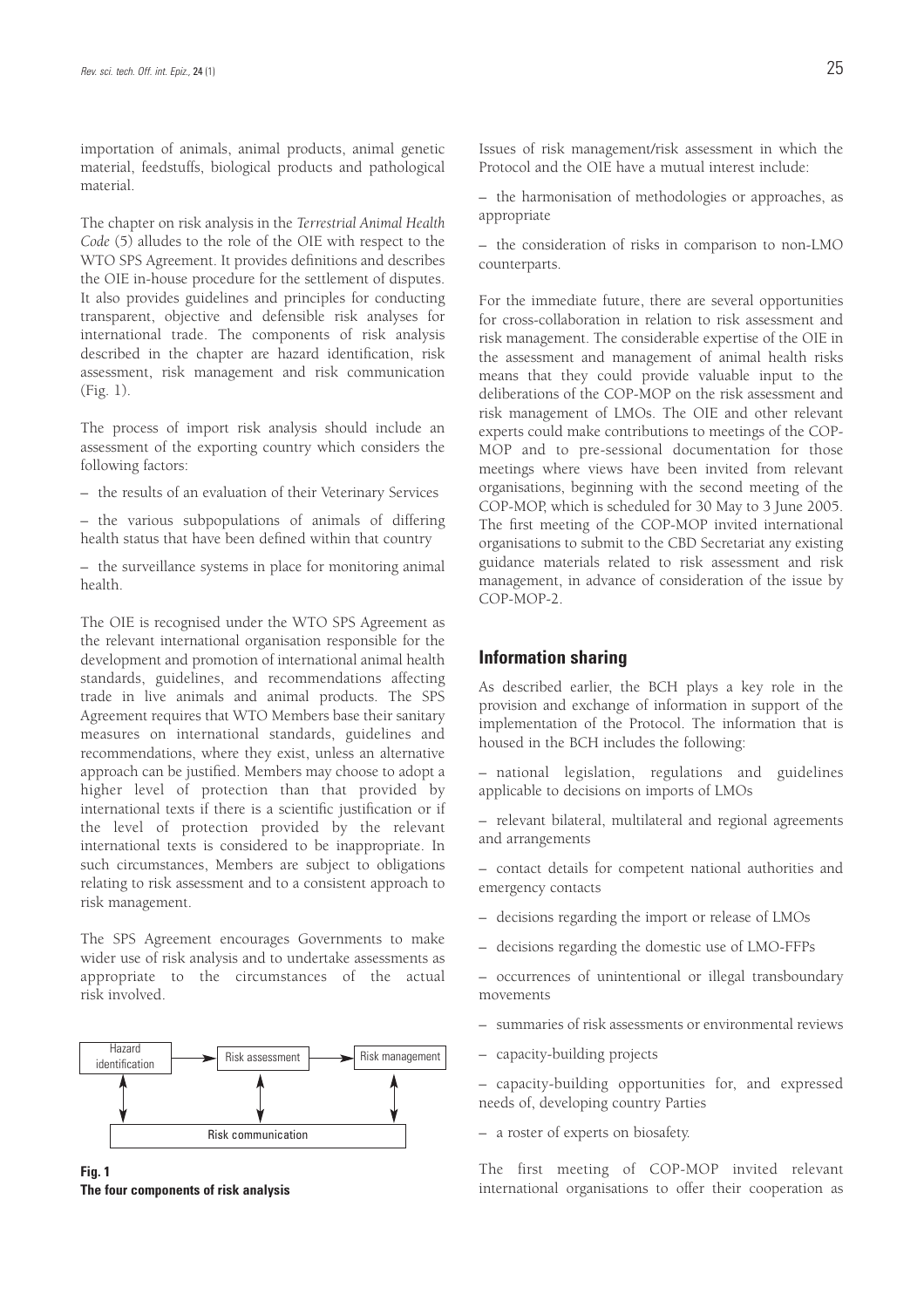active partners in the implementation of the BCH and to enter into collaborative arrangements in this regard. In addition, the modalities of operation of the BCH, adopted at the first meeting of COP-MOP, recommend further development of the BCH in close cooperation with relevant international organisations, in order to maximise the use of existing experience and expertise.

#### The World Animal Health Information System

One of the main missions of the OIE is to inform its Member Countries about the world animal health situation. To fulfil its mandate in this respect the OIE manages the world animal health information system. This system relies on the commitment of Member Countries to notify the OIE about outbreaks of the animal diseases listed by the OIE (both aquatic and terrestrial), including zoonoses.

The OIE system includes an alert procedure to warn the international community of significant epidemiological events in Member Countries. These events have been recently redefined and include:

– the first occurrence or re-occurrence of an OIE-listed disease or infection in a country or *zone/compartment* (please see the section at the end of this paper for an explanation of these terms as defined in the *Terrestrial Code*)

– the first occurrence of a new strain of a pathogen of a listed disease in a country or zone/compartment

– a sudden and unexpected increase in morbidity or mortality caused by an existing listed disease

– an emerging disease with significant morbidity/ mortality or zoonotic potential; evidence of change in the epidemiology of a listed disease (e.g. host range, pathogenicity, strain of causative pathogen), particularly if there is a zoonotic impact.

This alert system is aimed at the Veterinary Services of Member Countries, enabling them to take any necessary protective measures as quickly as possible to minimise the international spread of pathogens. This system operates by publishing the information that is provided by Member Countries; it does this on a weekly basis, or, if necessary, within 24 hours of receipt. This information is also sent to OIE Reference Laboratories and Collaborating Centres and to international and regional organisations, as well as to any other institutions or individuals interested in receiving such information.

The monthly and annual data supplied by Member Countries on animal diseases and zoonoses prior to 2005 can be consulted by accessing the OIE database Handistatus II (www.oie.int/hs2/report.asp?lang=en).

Some of the information-sharing activities of the OIE may be relevant to the Protocol as they relate to the notification and control of transboundary diseases and therefore could be useful to Parties, Governments and other users of the BCH.

#### **Documentation and handling requirements**

Documentation to accompany transboundary shipments of LMOs is an issue of importance under the Protocol. The text outlines some basic requirements, and further specifications were developed by COP-MOP-1. Further refinements will be made at COP-MOP-2 for the case of LMO-FFPs. The documentation requirements are summarised in Table I. For the OIE, international trade in animals and animal products depends on a combination of factors which should be taken into account to minimise impediments to trade, without incurring unacceptable risks to human and animal health.

The animal health situation in the exporting country and in the importing country should be the basis for determining the requirements for trade which have to be met. To maximise the harmonisation of the health aspects of international trade, Veterinary Services of Member Countries should base their import requirements on the OIE standards, guidelines and recommendations. These take into account factors such as the quality of the Veterinary Services/Competent Authorities in importing countries, the quality of their laboratory system and the structure of their animal industry.

Certification requirements should be exact and concise, and should clearly convey the requirements of the importing country, and the actual situation in the exporting country. The OIE *Terrestrial Code* and the *Aquatic Animal Health Code* (6) list the responsibilities of the importing and the exporting countries in relation to health certification and include model international veterinary certificates. The import requirements included in these certificates should assure that commodities introduced into the importing country comply with the national level of protection that it has chosen for animal and human health. Importing countries should restrict their requirements to those justified for such a level of protection. The international veterinary certificate should not include requirements for disease agents or diseases which are not OIE listed, unless the importing country has identified the disease agent as presenting a significant risk for that country, after conducting a scientifically based import risk analysis.

An exporting country should be prepared to supply the following information to importing countries on request:

– information on the animal health situation and on the national animal health information systems used to determine whether that country is free of listed diseases (or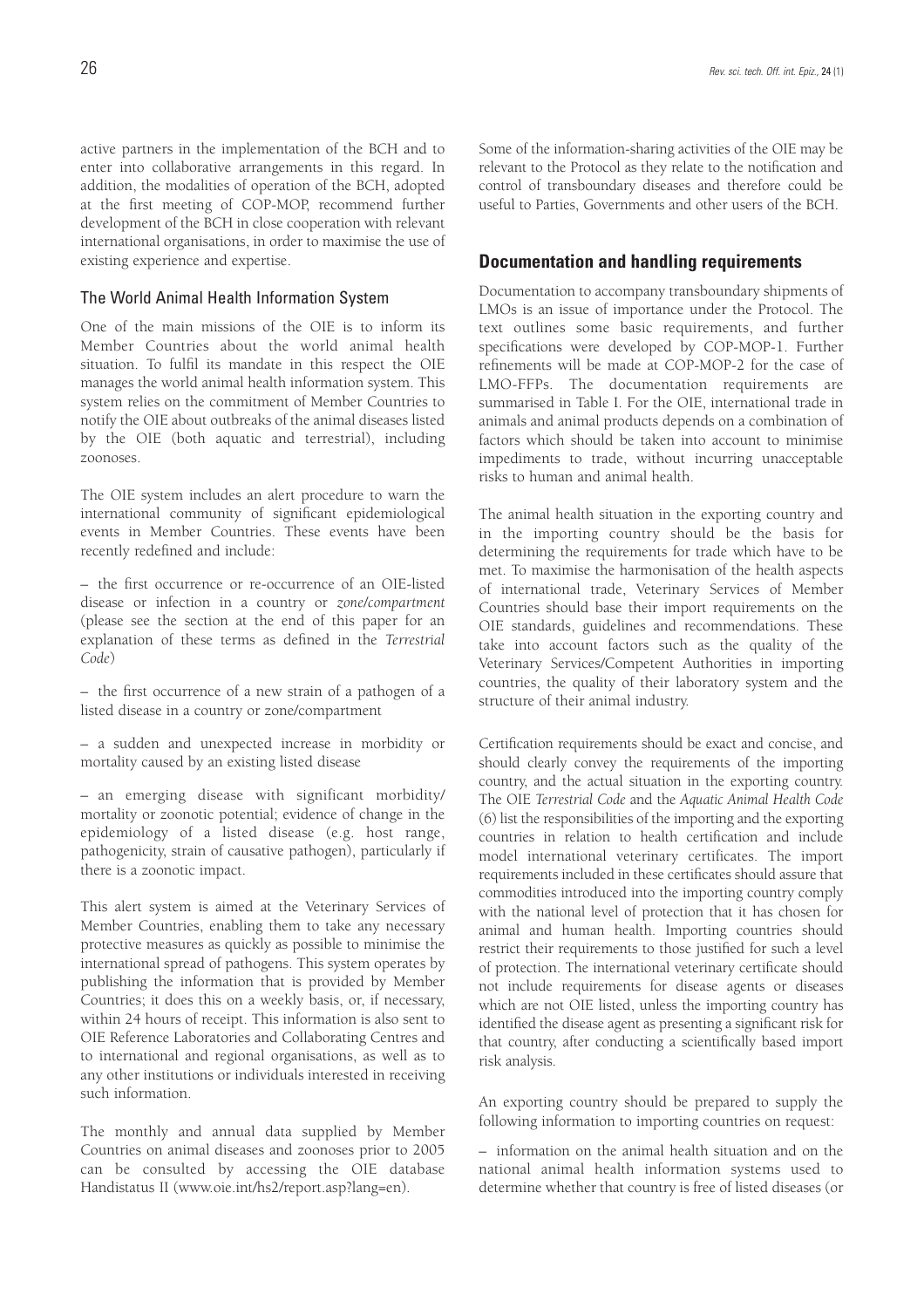**Table I**

#### **Documentation requirements for transboundary shipments of living modified organisms (LMOs)**

| Intended use of the living                       | <b>Documentation requirements</b>                                                                                                                                                                                                                                                                                          |                                                                                                                                                                                                                                                                                                                                                                                                                                                                                                                                         |
|--------------------------------------------------|----------------------------------------------------------------------------------------------------------------------------------------------------------------------------------------------------------------------------------------------------------------------------------------------------------------------------|-----------------------------------------------------------------------------------------------------------------------------------------------------------------------------------------------------------------------------------------------------------------------------------------------------------------------------------------------------------------------------------------------------------------------------------------------------------------------------------------------------------------------------------------|
| modified organism                                | Information requested in the Protocol                                                                                                                                                                                                                                                                                      | Information requested in the Decisions of COP-MOP-1                                                                                                                                                                                                                                                                                                                                                                                                                                                                                     |
| Intentional introduction into<br>the environment | identified as an LMO<br>specification of the identity, traits, and<br>characteristics of the LMO<br>requirements for safe handling, storage,<br>transport, use<br>contact point for further information<br>name and address of importer and exporter<br>declaration that the requirements of the Protocol<br>have been met | COP-MOP-1 requested the use of a commercial invoice or<br>other document required or utilised by existing documentation systems<br>(includes suggested formats)<br>COP-MOP-1 gave more precise details about the exact nature of the<br>information that must be provided when exporting LMOs, e.g. common and<br>scientific name and transgenic traits and characteristics such as events of<br>transformation: see Decision BS-I/6, Paragraph B-3(b) (12)<br>COP-MOP-3 will consider the possibility of stand-alone<br>documentation* |
| Direct use as food or feed,<br>or for processing | identified as 'may contain' LMOs and not intended<br>for release into the environment (details to be decided<br>by the COP-MOP)<br>specification of the identity and any unique<br>identification<br>contact point for further information                                                                                 | the decisions of COP-MOP-1 are interim, pending final decision by<br>COP-MOP-2<br>COP-MOP-1 requested the use of a commercial invoice or other<br>document required or utilised by existing documentation systems, pending<br>decision at COP-MOP-2<br>COP-MOP-1 urged that the documentation include organism names,<br>transformation event codes and unique identifier codes<br>COP-MOP-1 urged that documentation states that a shipment contains<br>LMOs if that is known to be the case                                           |
| Contained use                                    | identified as an LMO<br>requirements for safe handling, storage,<br>transport, use<br>contact point for further information                                                                                                                                                                                                | COP-MOP-1 requested the use of a commercial invoice or other<br>document required or utilised by existing documentation systems (includes<br>suggested formats)<br>COP-MOP-1 gave more precise details about exactly what information<br>should be included in the documentation relating to the export of LMOs for<br>contained use: see Decision BS-I/6, Paragraph B-3(a) (12)<br>COP-MOP-3 will consider the possibility of stand-alone documentation                                                                                |

COP-MOP: Conference of the Parties serving as the meeting of the Parties to the Protocol

\* Stand-alone documentation refers to documents that are solely for the purposes of the Protocol, as opposed to existing documentation such as commercial invoices

has free zones), including the regulations and procedures in force for maintaining its free status

– information on the occurrence of transmissible diseases

– details of the country's ability to apply measures to control and prevent the relevant listed diseases

– information on the structure of the Veterinary Services/Competent Authorities and the degree of authority which they exercise

– technical information, particularly on the biological tests and vaccines that are applied.

Given the documentation requirements of the Protocol and the OIE, there may be opportunities for collaboration in those cases where both agreements are applicable. It should be noted that both the Protocol and the OIE have the mandate to set standards with respect to documentation requirements.

#### **Unintentional transboundary movements and emergency measures**

Article 17 of the Protocol requires Parties to notify the BCH, and potentially affected States, in the event of a release which leads to, or may lead to, an unintentional transboundary movement of an LMO that is likely to have adverse effects on biodiversity. Each Party is required to specify a contact point for the purpose of receiving such notifications. In addition, Parties under whose jurisdiction such releases occur are required to consult potentially affected States to determine appropriate responses, including emergency measures.

OIE Member Countries are obliged to make available to other countries, through the OIE, whatever information is necessary to minimise the spread of important animal diseases and to assist in achieving better worldwide control of these diseases.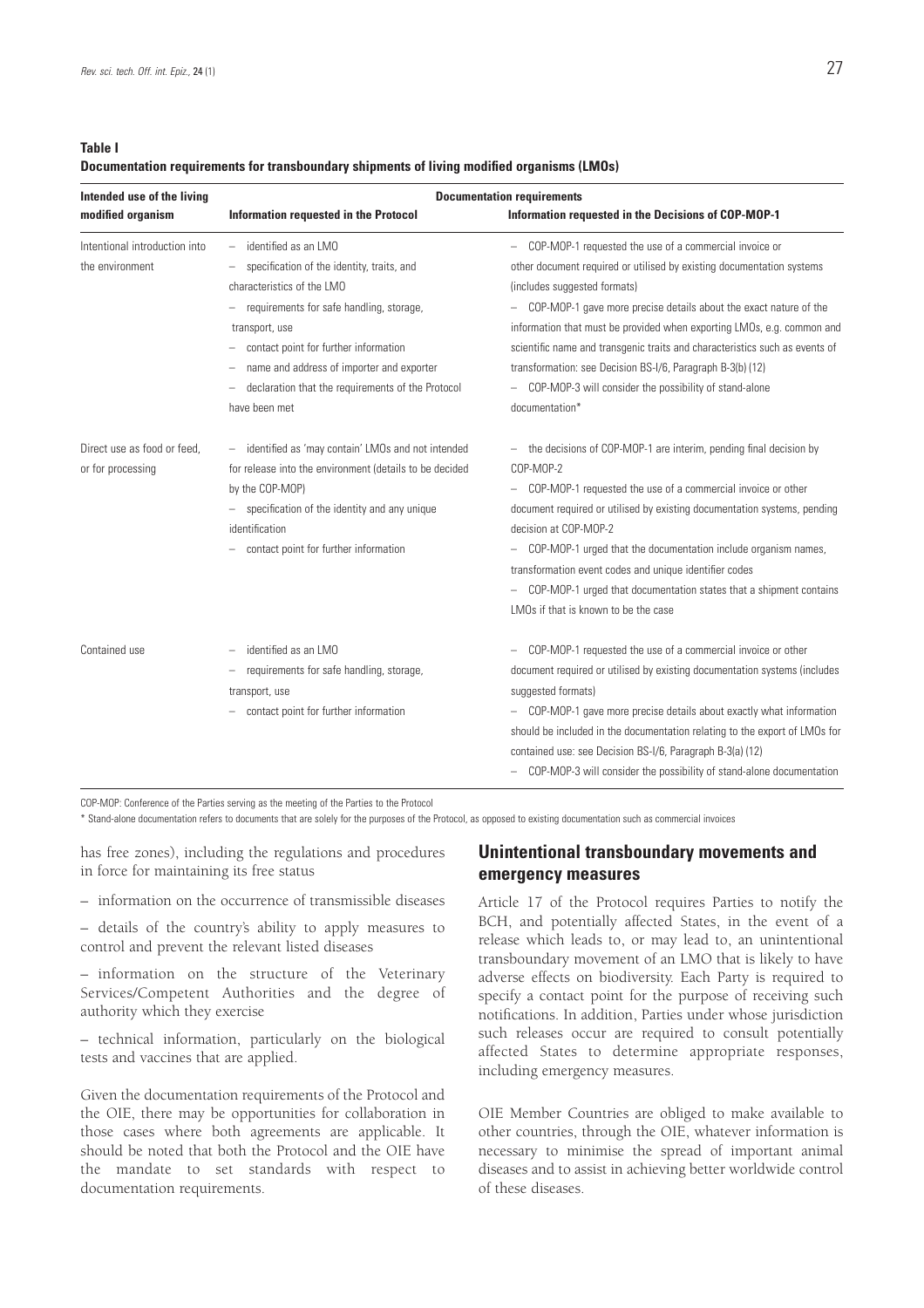OIE Member Countries are also obliged to provide information on the measures taken to prevent the spread of diseases. These include quarantine measures and restrictions on the movement of animals, animal products and biological products, and other miscellaneous objects which could by their nature be responsible for the transmission of disease.

### **Conclusions**

In view of the ongoing development and commercialisation of the products of modern biotechnology, there is potential for certain LMOs to fall within the scope of the Cartagena Protocol on Biosafety and the mandate of the OIE. It would be appropriate for the secretariats and governing bodies of these organisations to keep up to date on each other's work. This would enable collaboration to take place as appropriate on particular issues as they arise. This paper has highlighted the most likely ways in which that collaboration could take place.

### Explanation of terms as defined in the Terrestrial Animal Health Code

**Compartment** – one or more establishments under a common biosecurity management system containing an animal subpopulation with a distinct health status with respect to a specific disease or specific diseases for which required surveillance, control and biodiversity measures have been applied for the purpose of international trade.

**Zone** – a clearly defined part of a country containing an animal subpopulation with a distinct health status with respect to a specific disease for which required surveillance, control and biosecurity measures have been applied for the purpose of international trade.

m.

### **Le Protocole de Carthagène sur la biosécurité : interactions entre la Convention sur la diversité biologique et l'Organisation mondiale de la santé animale**

#### C. Sendashonga, R. Hill & A. Petrini

#### **Résumé**

Le Protocole de Carthagène sur la biosécurité est un accord international, adopté le 29 janvier 2000 pour compléter la Convention sur la diversité biologique. Il porte sur les effets préjudiciables potentiels des organismes vivants modifiés, traitant principalement des mouvements transfrontaliers et concernant par conséquent les échanges internationaux. Il comporte des clauses sur la prise de décision en matière d'importation, l'évaluation et la gestion des risques, le partage des informations, la documentation, le développement des compétences, le respect des dispositions légales, les responsabilités et les sanctions, la sensibilisation et la participation du grand public, ainsi que les considérations socio-économiques. Compte tenu du champ d'application du Protocole, il peut exister des cas où le commerce des organismes vivants modifiés relève également de la mission d'organismes internationaux existants tels que l'Organisation mondiale de la santé animale (OIE) ou d'autres instances qui fixent des normes. Une collaboration pourrait par conséquent être fructueuse entre le Secrétariat de la Convention sur la diversité biologique et l'Organisation mondiale de la santé animale sur des questions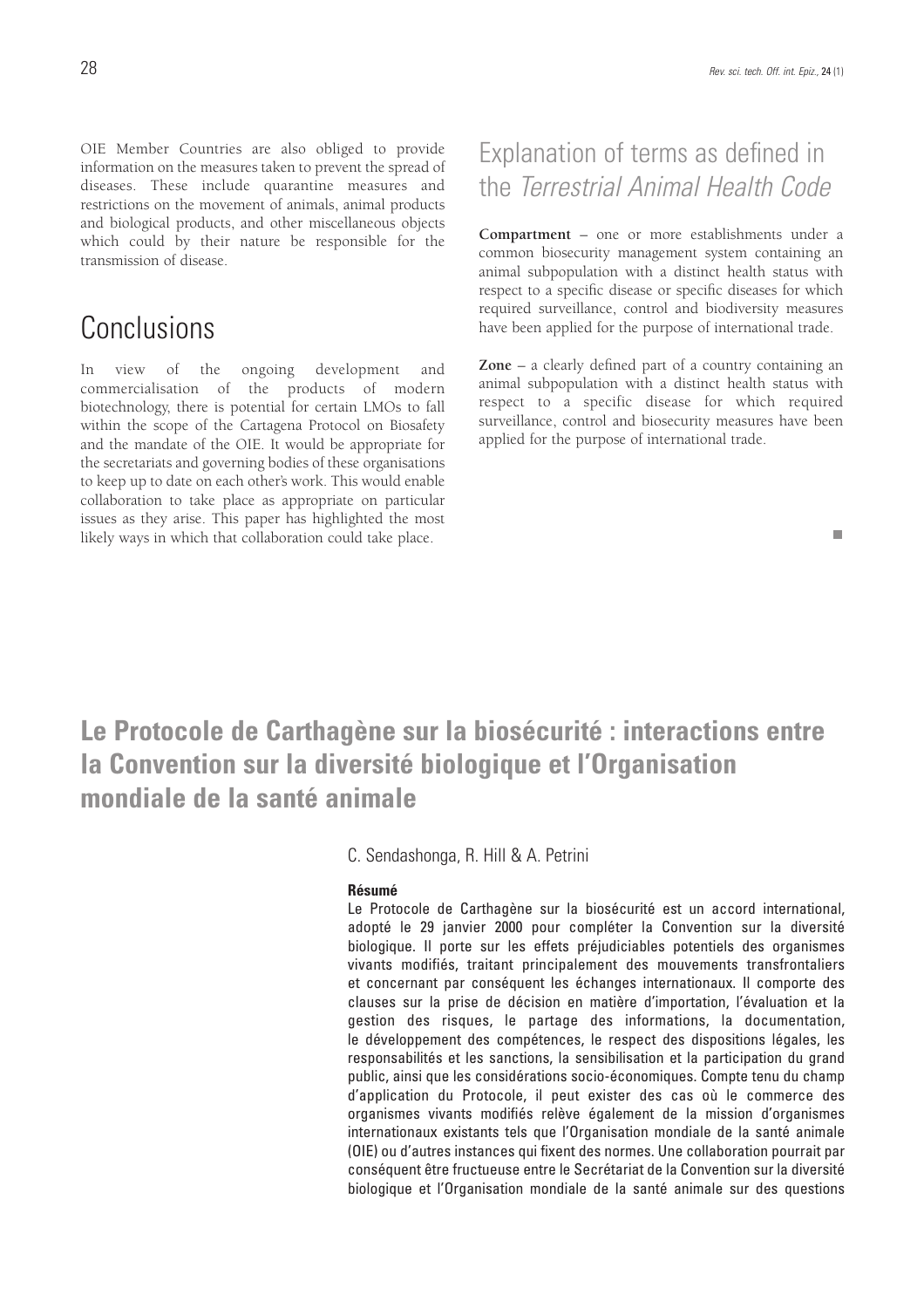telles que l'évaluation et la gestion des risques, le partage de l'information, les exigences documentaires et les procédures liées aux mouvements transfrontaliers involontaires. Cet article examine les propositions clés du Protocole et met en évidence les points qui intéressent également différentes instances internationales telles que l'OIE.

#### **Mots-clés**

Analyse de risque – Biodiversité – Convention sur la diversité biologique – Mouvements transfrontaliers – Organisation mondiale du commerce – Organismes génétiquement modifiés – Organismes vivants modifiés – Protocole de Carthagène sur la biosécurité.п

### **Protocolo de Cartagena sobre bioseguridad: interacciones entre el Convenio sobre la Diversidad Biológica y la Organización Mundial de Sanidad Animal**

C. Sendashonga, R. Hill & A. Petrini

#### **Resumen**

El Protocolo de Cartagena sobre bioseguridad es un acuerdo internacional – aprobado el 29 de enero de 2000 en calidad de acuerdo adicional del Convenio sobre la Diversidad Biológica –, relativo a los potenciales efectos adversos de los organismos vivos modificados. Se centra, fundamentalmente, en los movimientos transfronterizos y, por lo tanto, es aplicable al comercio internacional. Su texto incluye disposiciones relativas a la adopción de decisiones en el ámbito de las importaciones, la evaluación y gestión de riesgos, el intercambio de información, la documentación, la creación de capacidades, la conformidad, la responsabilidad y la compensación, la sensibilización de la opinión pública y su participación, y consideraciones socioeconómicas. Vista su esfera de aplicación, pueden presentarse casos en que el comercio de organismos vivos modificados también recaiga en el ámbito del mandato de organizaciones internacionales existentes, como la Organización Mundial de Sanidad Animal (OIE) y otros organismos normativos. En consecuencia, la colaboración entre la Secretaría del Convenio sobre la Diversidad Biológica y la Organización Mundial de Sanidad Animal podría resultar de utilidad para abordar asuntos tales como la evaluación y gestión de riesgos, el intercambio de información, los requisitos relativos a la documentación y los procedimientos que deben aplicarse en el caso de movimientos transfronterizos involuntarios. En este artículo se examinan las disposiciones fundamentales del Protocolo y se subrayan los aspectos del Acuerdo de interés para la actividad de diferentes organizaciones internacionales, en particular para la OIE.

#### **Palabras clave**

Análisis de riesgos – Convenio sobre la Diversidad Biológica – Diversidad biológica – Movimiento transfronterizo – Organismo modificado genéticamente – Organismo vivo modificado – Organización Mundial del Comercio – Protocolo de Cartagena sobre bioseguridad.